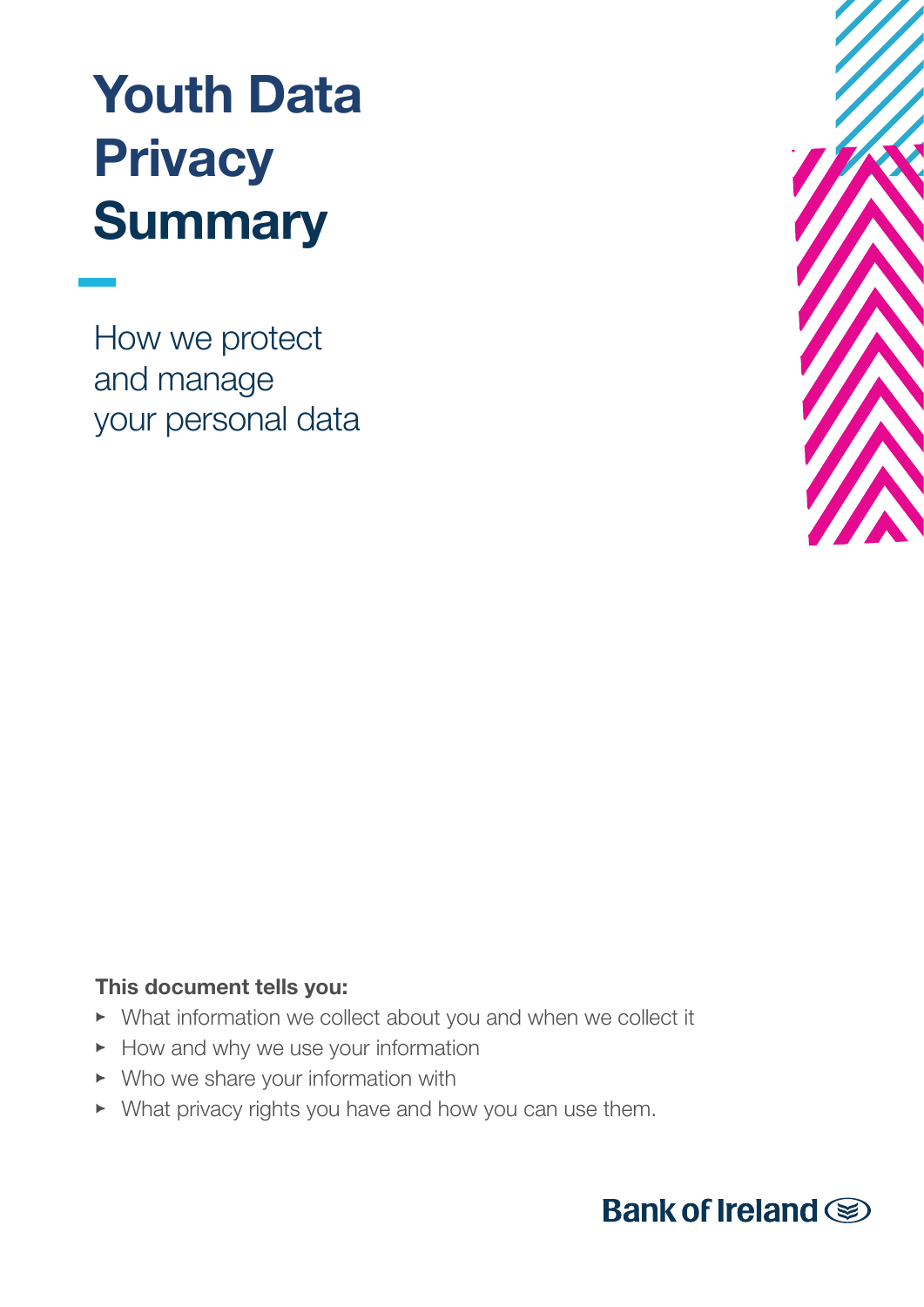#### Bank of Ireland Data Privacy Summary

At Bank of Ireland Group, we take protecting your personal information seriously. We want you to know exactly what we do with any personal information that you give us and that anybody else gives us about you. It's important that you know why we collect it. And it's important that you know what we do with it afterwards.

#### What this document tells you

This document tells you how we handle information about you and how we keep it safe and secure. We have strict guidelines about how we use your personal data and we want to be clear about them with you.

We do this so that we can comply with General Data Protection Regulation (often called GDPR, for short). GDPR gives you control over your personal information. It gives you the right to say 'no' if you don't want us to use your personal data for our legitimate business purposes.

#### Where to get our full Data Privacy Notice

This summary explains the most important aspects of how we use your information and what rights you have in relation to your personal information. You can get more detailed information by reading our full Data Privacy Notice at: www.bankofireland. com/privacy, in any of our branches, by writing to Bank of Ireland, PO Box 12940, Dublin 18 or by phoning us on **01 688 3674**.

#### Read this carefully so that you understand it

You may want to read this with a parent or guardian to make sure you understand it fully. If something isn't clear or you have any questions about how we use your information, you can email our Data Protection Officer at dataprotectionoffice@boi.com, or write to Bank of Ireland, PO Box 12940, Dublin 18 or to phone 01 688 3674.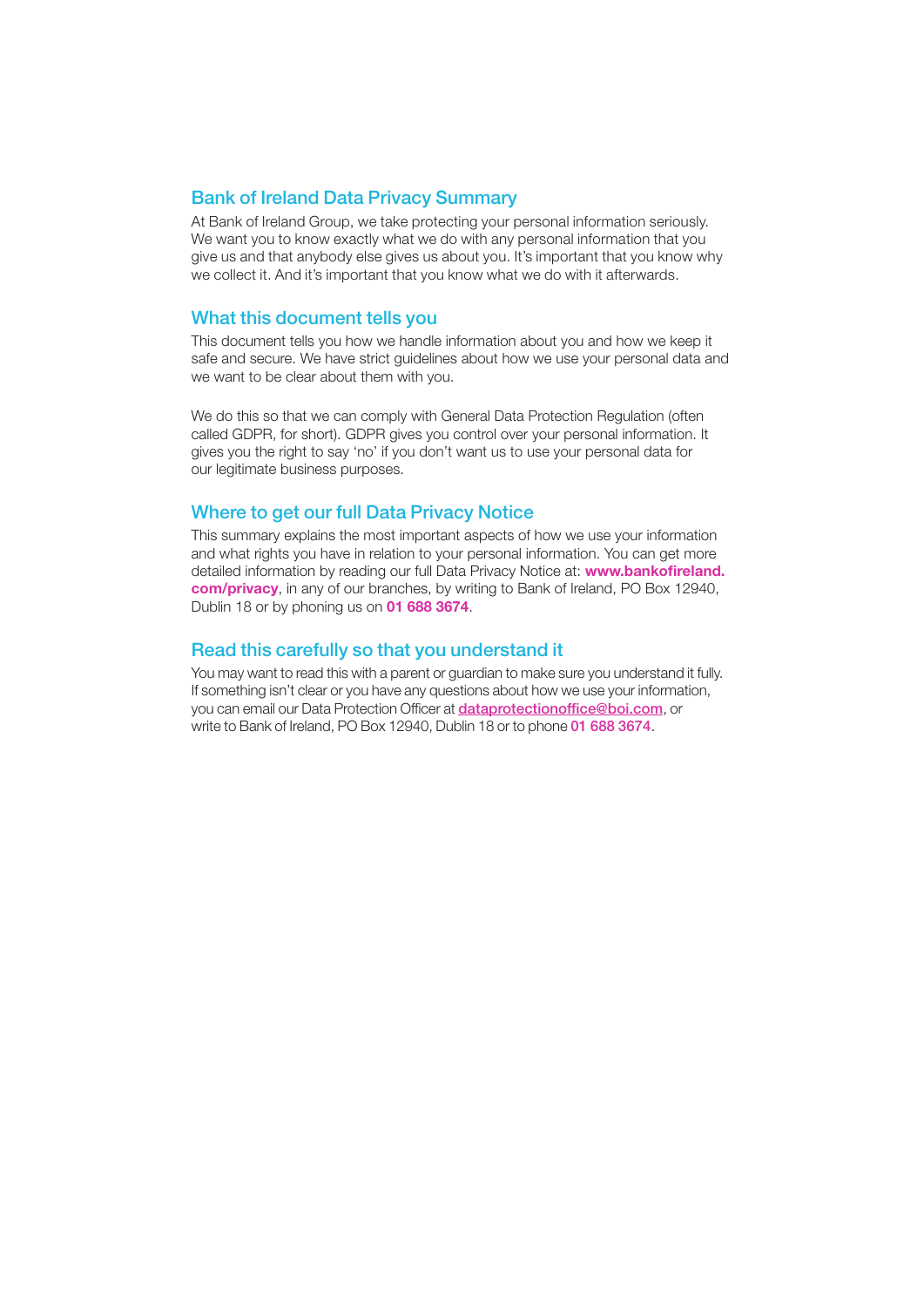## Who we are

Your information is held by The Governor and Company of the Bank of Ireland and members of the Bank of Ireland Group. You can find out more about the different members of the Bank of Ireland Group at bankofireland.com When we use the words "we", "us', "our" and "ours' in this document we mean Bank of Ireland and Bank of Ireland Group.

#### The sorts of information we collect about you

We will collect the following types of information about you:

- information that helps us check that you are who you say you are, including your contact information;
- $\blacktriangleright$  information about the money you have and get;
- information about you that others have given us for example, your parents
- information which you have said we can use;
- other personal information, such as for example,
	- recordings we make if you call us about your account,  $\triangleright$
	- $\triangleright$ CCTV images at our branches and ATMs (for security reasons and to help prevent fraud or crime) and,
	- $\overline{B}$ information given to use when you use your data privacy rights. We explain what data privacy rights these are later in this document.

Sometimes we may use your information even though you are not a customer of ours. For example, you may be applying for one of our products or services and give us information when you are applying and we may collect this even if you don't become a customer of ours.

#### When we collect your information

We collect information when:

- you give it to us;
- you use our products, services, websites and/or mobile apps;
- other people give us your information. Such as your parents, guardians or school may give us with information about you. An example of this would be, if your parent or guardian opens an account for you and gives us your name and address.

#### How and why we use your information

We use, and share, your information when:

- you have given us permission to use your information in a certain way, you can withdraw this permission (in other words, you can change your mind) at any time;
- we need to use your information to provide products or our services to you. For example, to provide you with banking services, to contact you with service messages about your account or because you have applied for a new product from us;
- we need to use your personal information to meet a legal duty. For example, there are laws which mean we have to identify you and know who you are before we can open an account for you or provide you with a service;
- we need to use your personal information to protect your "vital interests" in exceptional circumstances. For example, if there was a medical emergency at one of our branches and we needed to use your personal information to contact you or the emergency services;
- we need to use your personal information in a fair and proper way to help us run our business. Some examples of how we might use your information in this way are sending you messages to help you use your account and recording telephone calls with you to help train our staff so that they can provide you with the best service. Using your information like this is also called use for our legitimate interests. You can say 'no' to us using your information in this way if you feel your privacy rights are not being protected, by following the steps outlined in this document or on our website.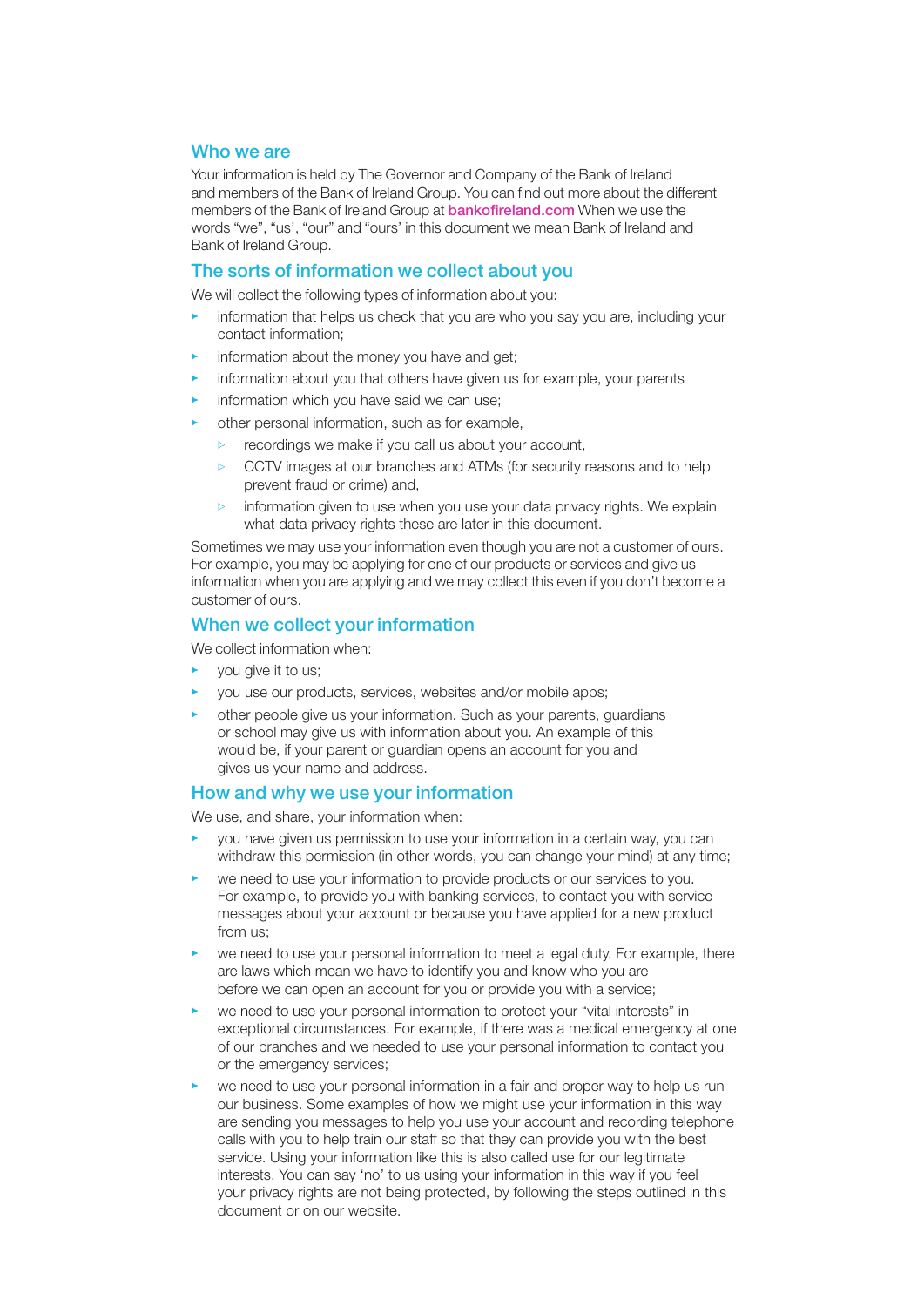# Automated Processing or 'Analytics'

We may use automated computer technology to help us gather the information we have about you and look at that information to see patterns which can:

- help us understand your needs and develop our relationship with you for example we might use automated processing to let you know if you qualify for a different account when you reach a certain age;
- $\blacktriangleright$  to assist us in meeting our legal obligations such as helping with the prevention of financial crime and fraud.

#### Who we share your information with

When we provide our services to you, we may share your information with:

- people you ask us to speak with on your behalf, for example your parents;
- other Bank of Ireland Group companies;
- companies that provide services to us, for example companies that provide us with IT services (including software development and computer maintenance services) or debit card services;
- government bodies and An Gardaí Siochana where required;
- other people when we need to share your information to allow transactions you have asked for to go ahead, and when you ask us to share your information;
- other companies or groups where we want to sell or buy a business or part of a business;
- business or joint venture partners of Bank of Ireland Group. We or our business or our joint venture partners will let you know what information is being shared or who it is being shared with.

## How long do we keep your information?

How long we keep your information for is based on laws and rules we must follow, set by authorities like the Central Bank of Ireland, and by the type of financial product you have. As a general rule, we keep your information for up to 6 years after you stop being a customer of ours or 7 years after a transaction has completed.

# What happens if you don't give us your information?

If you don't give us information we may not be able to:

- $\blacktriangleright$  give you a new product or service;
- $\blacktriangleright$  to continue to provide and or renew existing products or services;
- identify if a product or service is right for you.

We ask you for information so we can provide you with a product or a service or because we are legally required to. Sometimes we may also ask you for information for other reasons such as to help us understand what other services you may need from us. When we do ask for this information, we will tell you what those reasons are.

# Using companies to process your information outside the European Economic Area (EEA)

In some cases, we may send information about you and your products and services with us to people who provide services to us and other organisations outside the EEA. We will always make sure that we carefully manage your information to protect your right to privacy if we send it outside of the EEA. You can see full details of the kinds of transfers we may make in our full Data Privacy Notice.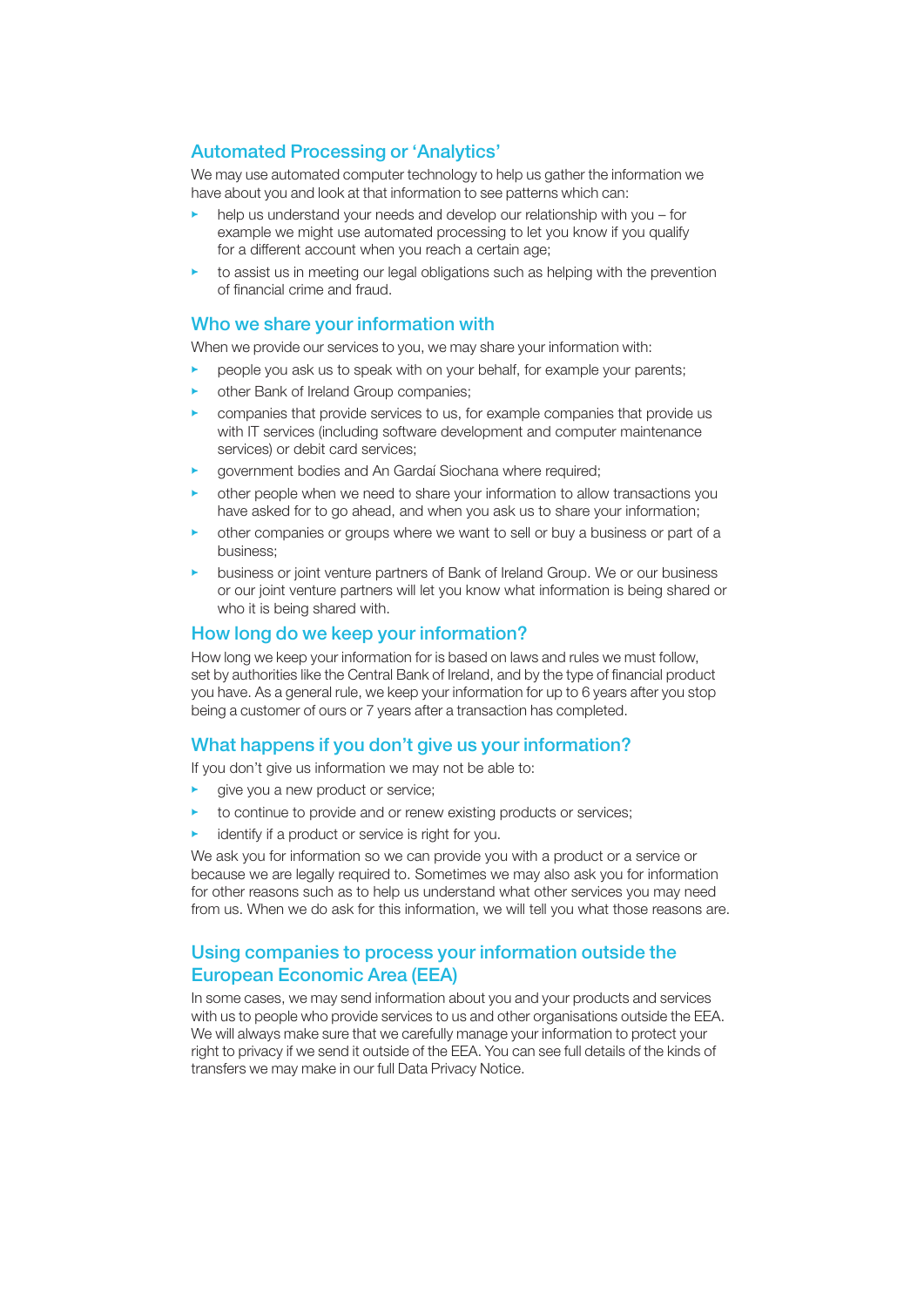# Your privacy rights including the 'right to object'

You have the following privacy rights, which give you control over how we use your information:

- $\blacktriangleright$  you can find out if we use your information;
- you can get access to your information;
- you can get copies of your information;
- you can have information about you updated if it is wrong or if something is missing;
- you can say 'no' to us using your information for our legitimate business interests;
- you can, in some cases, ask us to delete or put limits on what we do with your information. If you ask us to put limits on your information, we will stop using it but we will not delete it;
- you have, in some cases, the right not to have automated decisions made about you by computer technology. If we do make decisions by computer technology, you have a right to have a person review the decision;
- you can get a copy of your information in a format you can use to transfer your information to another provider;
- you can take away your consent, at any time, where you have given us your consent to process your information.

If you want to use any of your privacy rights, please contact us at www.bankofireland.com/privacy, go to a branch, write to Bank of Ireland, PO Box 12940, Dublin 18 or phone 01 688 3674.

# How long will it take to get an answer (and does it cost anything)?

We will get back to you within one month and we will not charge you a fee. However, sometimes we might not be able to get back to you in one month. For example, because what you are asking is complex or you have made a large number of requests. We may need to extend this by two more months. We will explain the reason for any delay to you. If you get in touch online, we will try to give you the information you have asked for electronically.